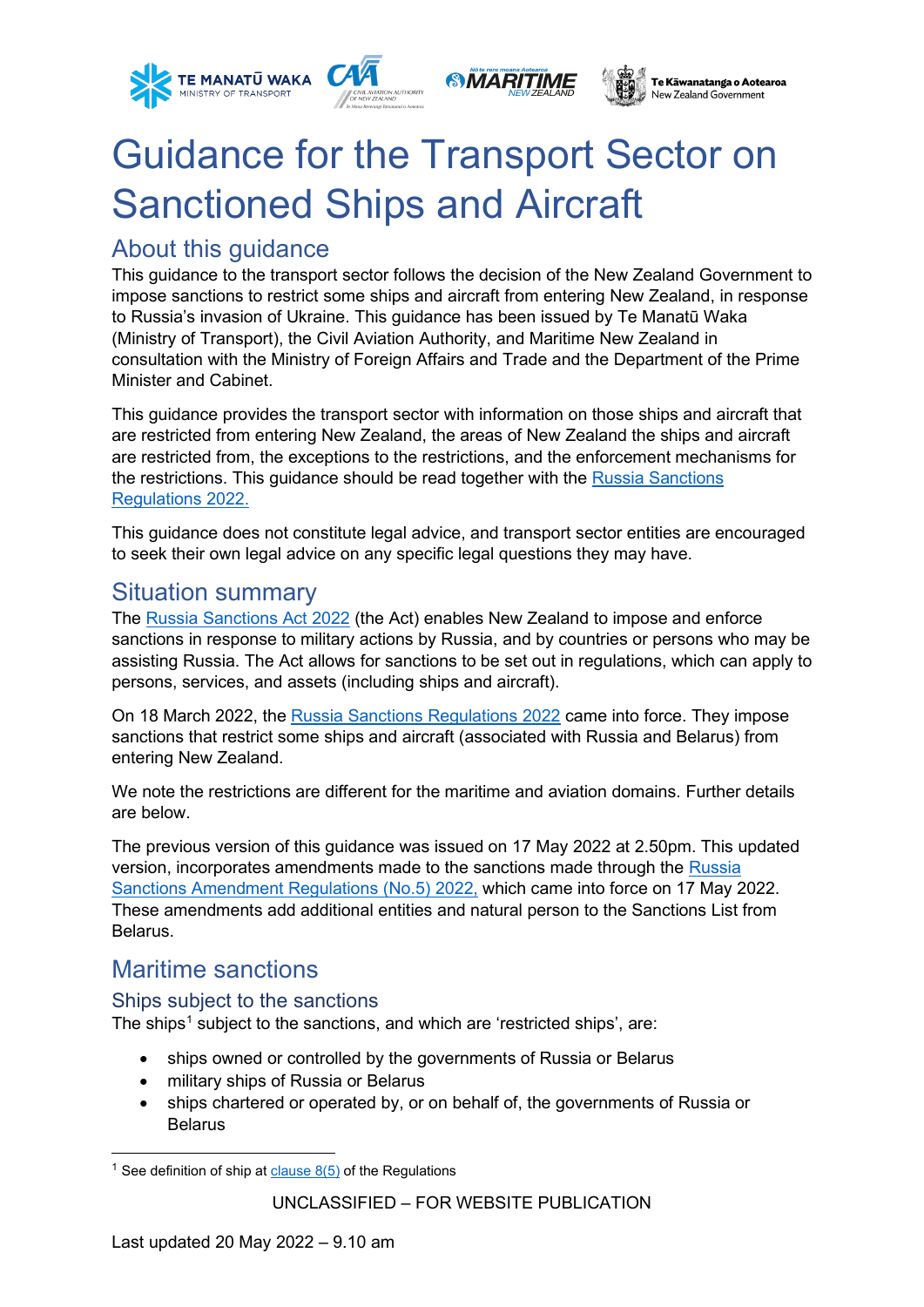







- ships owned or controlled<sup>[2](#page-1-0)</sup> by a specified [sanctioned person](https://www.legislation.govt.nz/regulation/public/2022/0074/latest/LMS659655.html) subject to clause  $8$  of the Regulations *(note the amendments made through [Russia Sanctions Amendment](https://www.legislation.govt.nz/regulation/public/2022/0137/latest/whole.html)  [Regulations \(No.5\) 2022\)](https://www.legislation.govt.nz/regulation/public/2022/0137/latest/whole.html)*
- ships chartered of operated by, or on behalf of, a specified [sanctioned person](https://www.legislation.govt.nz/regulation/public/2022/0074/latest/LMS659655.html) subject to [clause 8](https://www.legislation.govt.nz/regulation/public/2022/0074/latest/LMS659634.html) of the Regulations *(note the amendments made through [Russia](https://www.legislation.govt.nz/regulation/public/2022/0137/latest/whole.html)  [Sanctions Amendment Regulations \(No.5\) 2022\)](https://www.legislation.govt.nz/regulation/public/2022/0137/latest/whole.html)*
- ships registered in the name of specified [sanctioned person](https://www.legislation.govt.nz/regulation/public/2022/0074/latest/LMS659655.html) subject to [clause 8](https://www.legislation.govt.nz/regulation/public/2022/0074/latest/LMS659634.html) of the Regulations *(note the amendments made through [Russia Sanctions Amendment](https://www.legislation.govt.nz/regulation/public/2022/0137/latest/whole.html)  [Regulations \(No.5\) 2022\)](https://www.legislation.govt.nz/regulation/public/2022/0137/latest/whole.html)*.

However, a ship is **not a restricted ship** if it is a New Zealand ship or a New Zealand-owned ship<sup>[3](#page-1-1)</sup>.

Please note **not all** ships flagged to Russia or Belarus are 'restricted ships'. **Only** the abovementioned ships are 'restricted ships'.[4](#page-1-2)

## Restricted activity

'Restricted ships' are restricted from entering a port in New Zealand, unless an exception applies. A New Zealand person<sup>[5](#page-1-3)</sup> may commit an offence under the Act if they, without lawful justification or excuse, knowingly or recklessly breach a sanction. A breach may occur if they:

- operate a restricted ship entering a port in New Zealand, unless an exception applies; or
- permit or authorise a restricted ship to enter a port in New Zealand, unless an exception applies.<sup>[6](#page-1-4)</sup>

Please note the sanctions **do not** restrict a 'restricted ship' operating within New Zealand's Exclusive Economic Zone or undertaking 'innocent passage'[7](#page-1-5) in New Zealand's territorial sea. **Only** entry into New Zealand ports is restricted.

Please note that the Ministry of Foreign Affairs and Trade has published a Russian Sanctions Register on its website, and ships that are subject to the Sanctions that that government is aware of will be added to [This Register.](https://www.mfat.govt.nz/en/countries-and-regions/europe/ukraine/russian-invasion-of-ukraine/sanctions/)

#### *Exceptions to restricted activity*

The Regulations provide exceptions to the restrictions. This means that, for otherwise 'restricted ships' may enter New Zealand ports:

- in a situation where an individual or ship is in danger or distress; or
- if the person is acting for the purpose of, or in connection with, the enforcement or intended enforcement of the Act.<sup>[8](#page-1-6)</sup>

## **Enforcement**

There is no enforcement mechanism in place to physically prevent or deter a 'restricted ship' from entering a port in New Zealand. If a 'restricted ship' enters a port in New Zealand in

<span id="page-1-0"></span> $2$  Refer to clause  $5(3)$  of the Regulations

<span id="page-1-1"></span> $3$  See definition of New Zealand ship and New Zealand-owned ship at clause  $8(5)$  of the Regulations

<span id="page-1-2"></span> $4$  Refer to clause  $8(1)$  of the Regulations

<span id="page-1-3"></span><sup>&</sup>lt;sup>5</sup> See definition of New Zealand person at [clause 5](https://www.legislation.govt.nz/regulation/public/2022/0074/latest/LMS659627.html) of the Regulations

<span id="page-1-4"></span> $6$  Refer to clause  $8(2)$  of the Regulations and [section 24](https://www.legislation.govt.nz/act/public/2022/0006/latest/LMS652963.html) of the Act

<span id="page-1-5"></span><sup>7</sup> As described i[n Part II of the United Nations Conventions on the Law of the Sea](https://www.un.org/depts/los/convention_agreements/texts/unclos/part2.htm)

<span id="page-1-6"></span> $8$  Refer to clause  $8(3)$  of the Regulations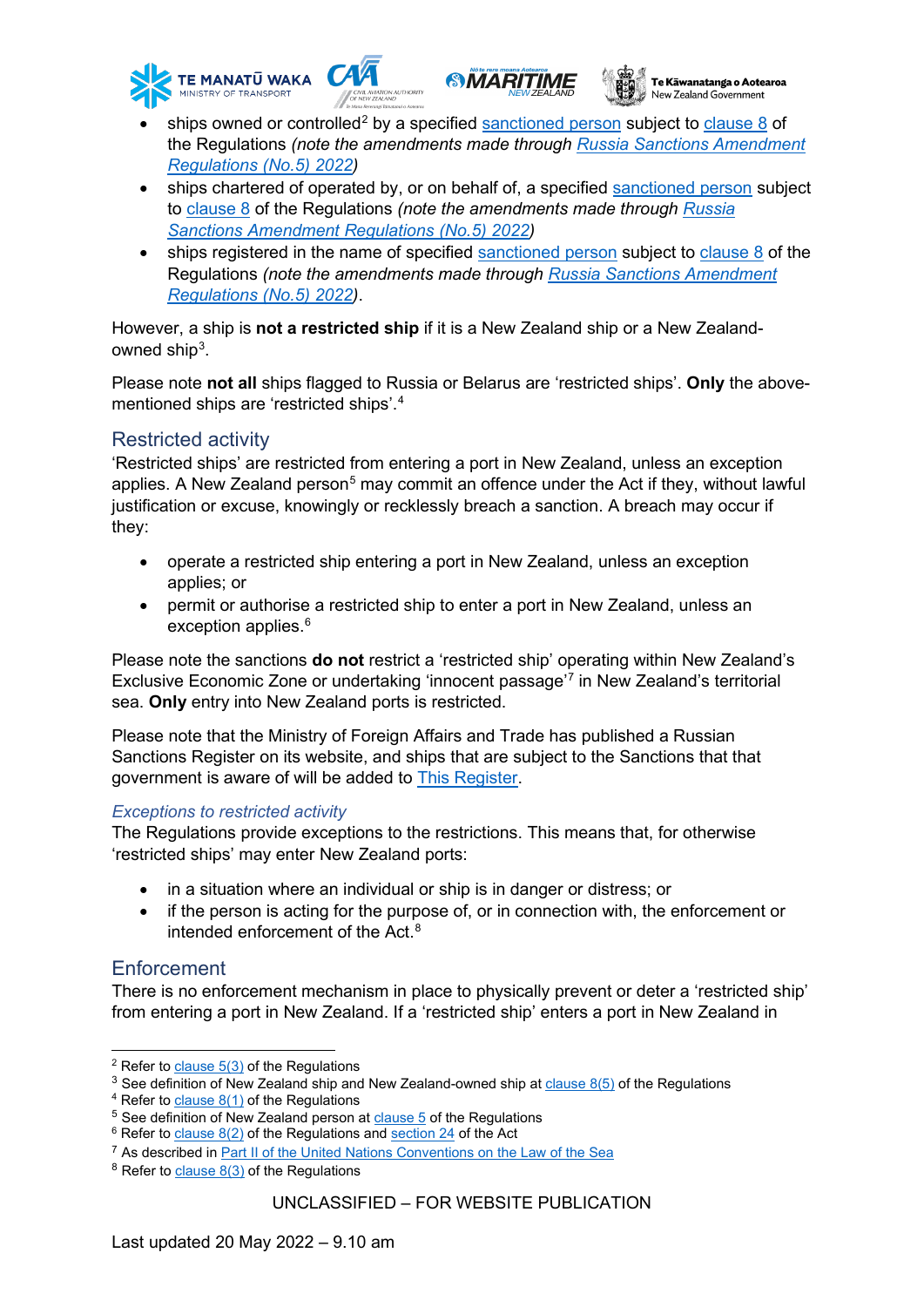



violation of the sanction's regime, there are civil and criminal enforcement options available to the Government under the Act.

If a ship has **requested entry** into a port in New Zealand, but the ship is a 'restricted ship', Maritime New Zealand should be contacted at [international@maritimenz.govt.nz.](mailto:international@maritimenz.govt.nz)

If a ship has **entered** a port in New Zealand, and the ship is a 'restricted ship':

- Maritime New Zealand should be contacted at [international@maritimenz.govt.nz](mailto:international@maritimenz.govt.nz)
- a report should also be made to the New Zealand Police using the Police 105 report [form.](https://apc01.safelinks.protection.outlook.com/?url=https%3A%2F%2Fwww.police.govt.nz%2Fuse-105&data=04%7C01%7CN.Paterson%40transport.govt.nz%7Cc34e8ec2672e4632955908da0856e36c%7Cff09ef007cd0407ebe0ef00bc475a9ab%7C0%7C0%7C637831466543541453%7CUnknown%7CTWFpbGZsb3d8eyJWIjoiMC4wLjAwMDAiLCJQIjoiV2luMzIiLCJBTiI6Ik1haWwiLCJXVCI6Mn0%3D%7C3000&sdata=Dn%2FxjSF4YlXjqh6N27pPNvjMotrEiy3KqAQWnGixRh4%3D&reserved=0)

*We note this situation may occur if the information that the ship is a 'restricted ship' only becomes available after the ship has entered port, or if the ship enters port without permission or authorisation.*

# Aviation sanctions

## Aircraft subject to the sanctions

The aircraft subject to the sanctions, and which are 'restricted aircraft', are:

- aircraft registered in Russia or Belarus
- aircraft owned or controlled by the governments of Russia or Belarus
- military aircraft of Russia or Belarus
- aircraft chartered or operated by, or on behalf of, the governments of Russia or **Belarus**
- aircraft owned or controlled by a specified [sanctioned person](https://www.legislation.govt.nz/regulation/public/2022/0074/latest/LMS659655.html) subject to [clause 9](https://www.legislation.govt.nz/regulation/public/2022/0074/latest/LMS659636.html) of the Regulations *(note the amendments made through [Russia Sanctions Amendment](https://www.legislation.govt.nz/regulation/public/2022/0137/latest/whole.html)  [Regulations \(No.5\) 2022\)](https://www.legislation.govt.nz/regulation/public/2022/0137/latest/whole.html)*
- aircraft chartered or operated by, or on behalf of, a specified [sanctioned person](https://www.legislation.govt.nz/regulation/public/2022/0074/latest/LMS659655.html) subject to [clause 9](https://www.legislation.govt.nz/regulation/public/2022/0074/latest/LMS659636.html) of the Regulations *(note the amendments made through [Russia](https://www.legislation.govt.nz/regulation/public/2022/0137/latest/whole.html)  [Sanctions Amendment Regulations \(No.5\) 2022\)](https://www.legislation.govt.nz/regulation/public/2022/0137/latest/whole.html)*
- aircraft registered in the name of a specified [sanctioned person](https://www.legislation.govt.nz/regulation/public/2022/0074/latest/LMS659655.html) subject to [clause 9](https://www.legislation.govt.nz/regulation/public/2022/0074/latest/LMS659636.html) of the Regulations *(note the amendments made through [Russia Sanctions Amendment](https://www.legislation.govt.nz/regulation/public/2022/0137/latest/whole.html)  [Regulations \(No.5\) 2022\)](https://www.legislation.govt.nz/regulation/public/2022/0137/latest/whole.html)*.

Please note, unlike the maritime sanctions, **all** aircraft registered in Russia or Belarus are 'restricted aircraft'.[9](#page-2-0)

Please note that the Ministry of Foreign Affairs and Trade has published a Russian Sanctions Register on its website, and aircraft that are subject to the Sanctions that the government is aware of will be added to [This Register.](https://www.mfat.govt.nz/en/countries-and-regions/europe/ukraine/russian-invasion-of-ukraine/sanctions/)

#### Restricted activity

The 'restricted aircraft' are restricted from entering the territorial airspace of New Zealand (this includes overflight), unless an exception applies. A New Zealand person<sup>[10](#page-2-1)</sup> may commit an offence under they Act if they, without lawful justification or excuse, knowingly or recklessly:

<span id="page-2-0"></span> $9$  Refer to clause  $9(1)$  of the Regulations

<span id="page-2-1"></span> $10$  See definition of New Zealand person at  $clause 5$  of the Regulations